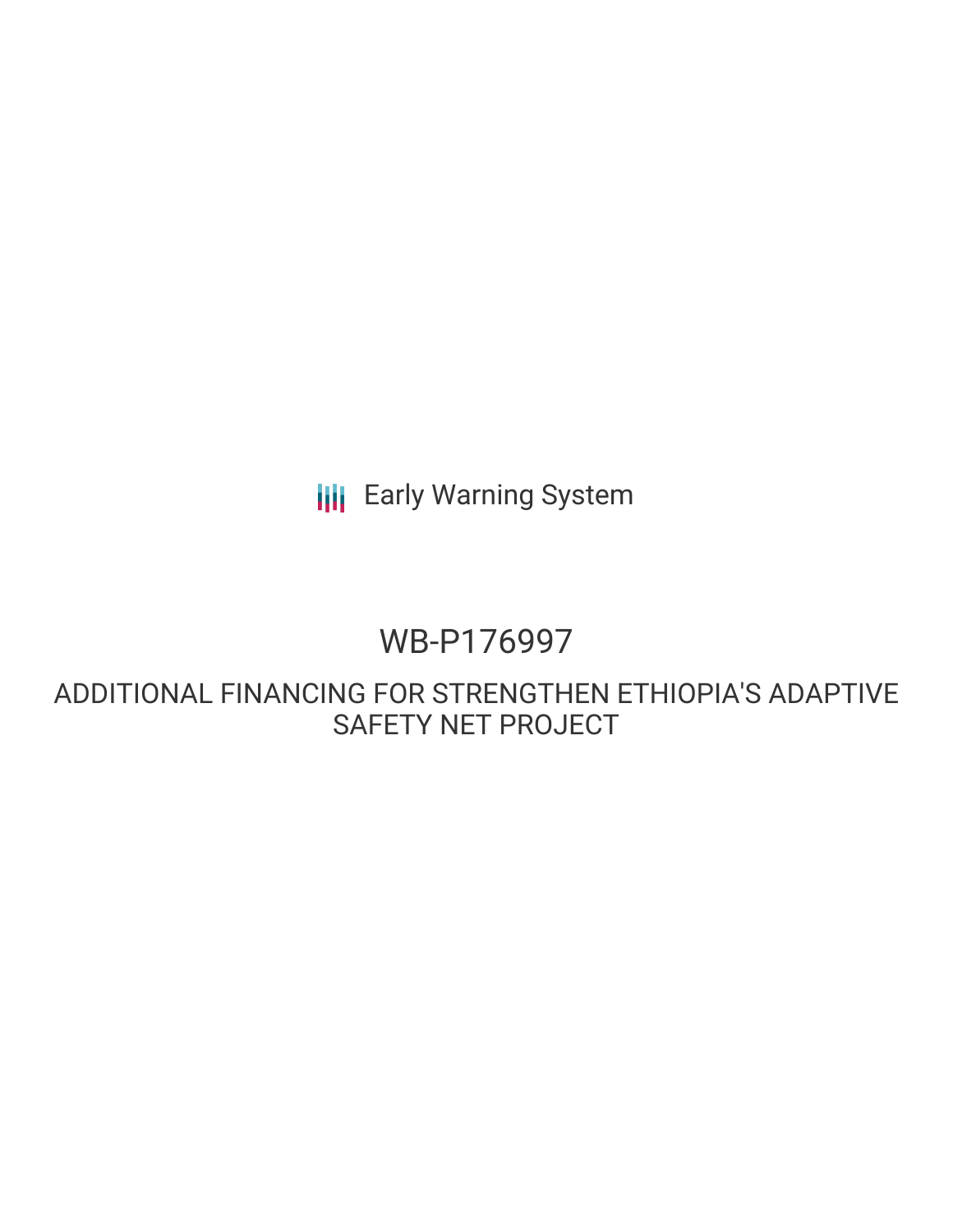

#### Early Warning System ADDITIONAL FINANCING FOR STRENGTHEN ETHIOPIA'S ADAPTIVE SAFETY NET PROJECT WB-P176997

### **Quick Facts**

| <b>Countries</b>               | Ethiopia                    |
|--------------------------------|-----------------------------|
| <b>Financial Institutions</b>  | World Bank (WB)             |
| <b>Status</b>                  | Active                      |
| <b>Bank Risk Rating</b>        | A                           |
| <b>Voting Date</b>             | 2021-09-10                  |
| <b>Borrower</b>                | Government of Ethiopia      |
| <b>Sectors</b>                 | <b>Education and Health</b> |
| <b>Investment Type(s)</b>      | Grant                       |
| <b>Investment Amount (USD)</b> | \$37.50 million             |
| <b>Project Cost (USD)</b>      | \$37.50 million             |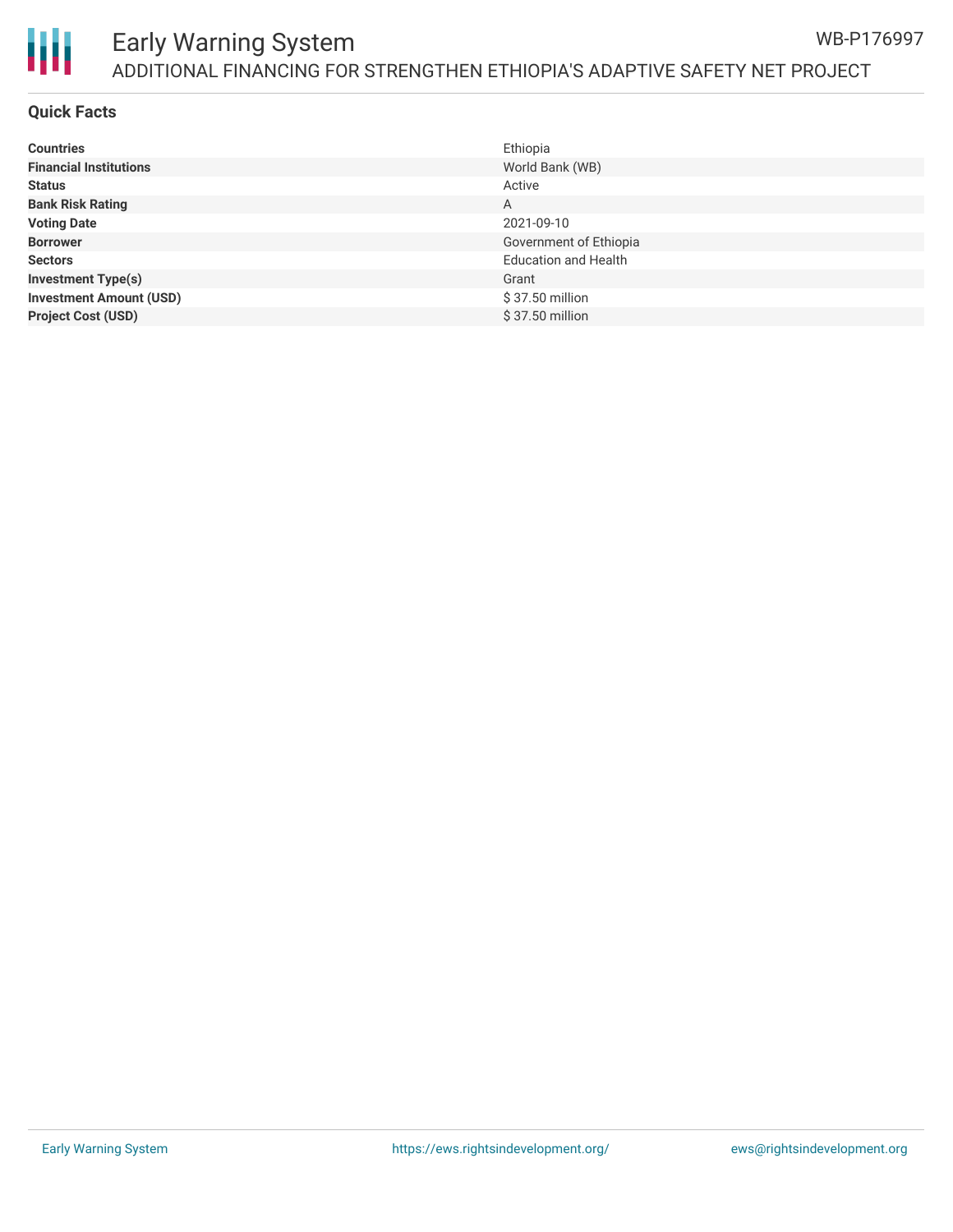

# **Project Description**

According to the bank website, the objectives of this project are (a) to expand geographic coverage and enhance service delivery of Ethiopia's adaptive rural safety net to improve the well-being of extremely poor and vulnerable households in drought prone communities, and (b) in case of an Eligible Early Response Financing Event ("Eligible ERF Event"), respond promptly and effectively to it.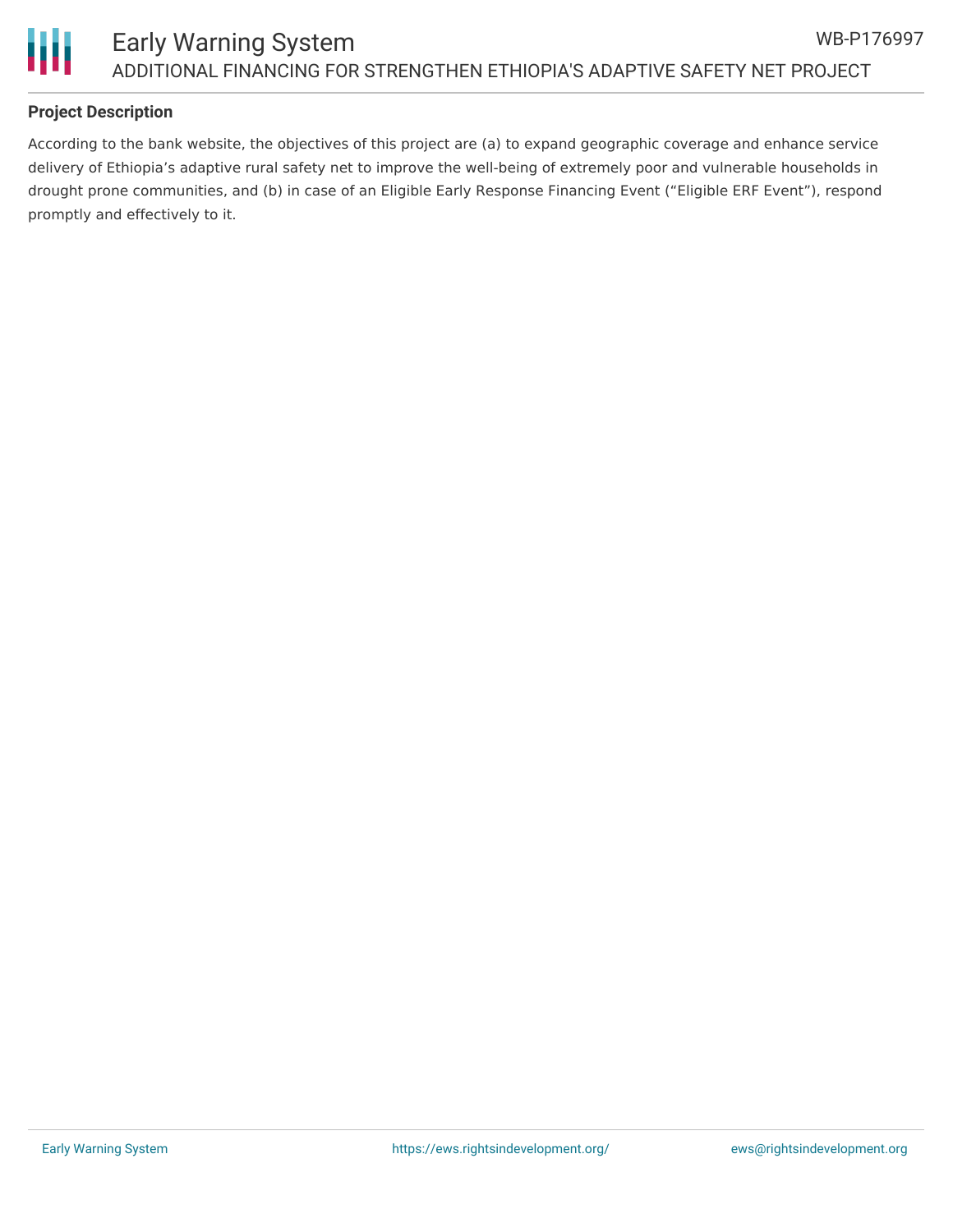

# **Investment Description**

World Bank (WB)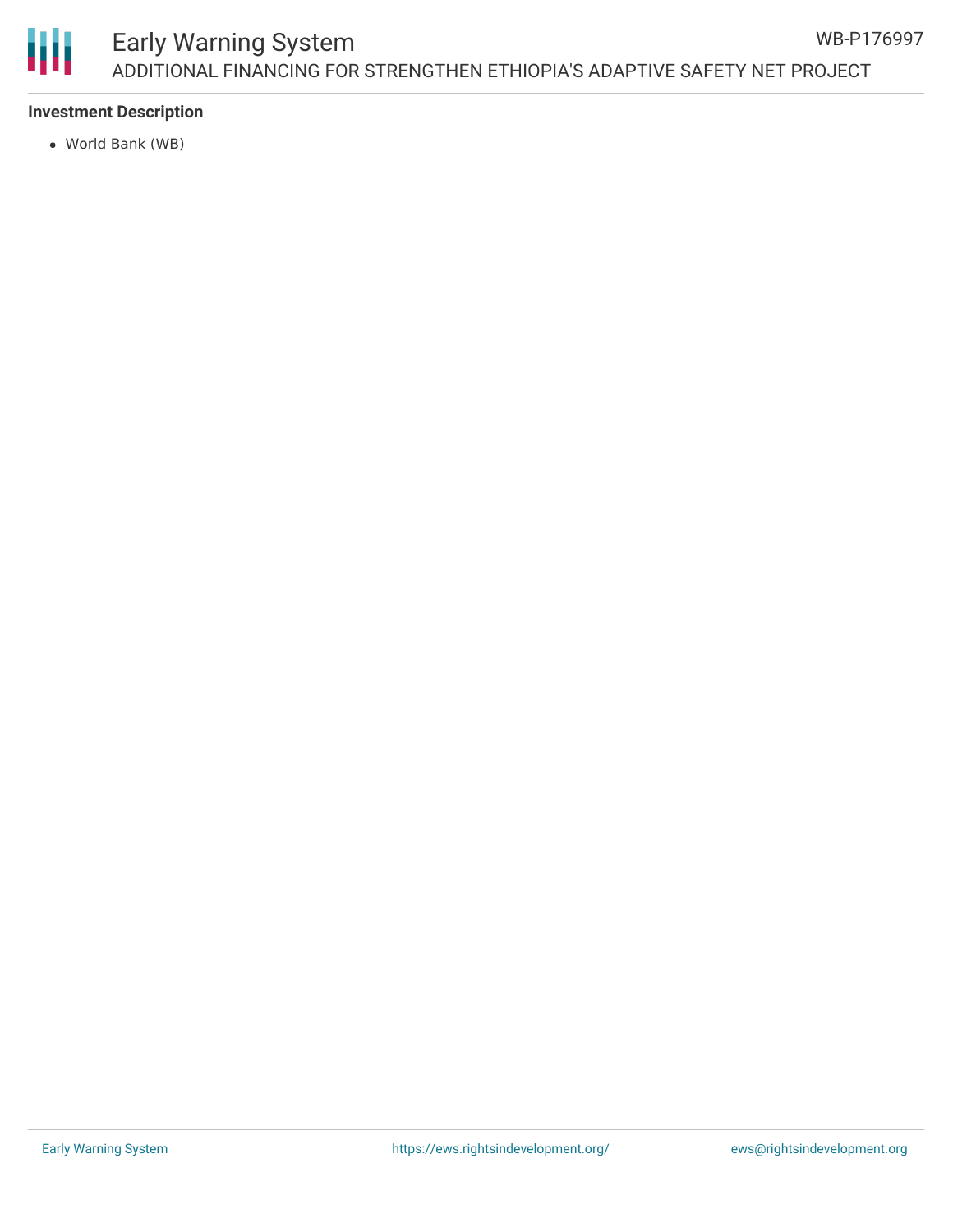# **Contact Information**

### ACCESS TO INFORMATION

To submit an information request for project information, you will have to create an account to access the Access to Information request form. You can learn more about this process at: https://www.worldbank.org/en/access-toinformation/request-submission

### ACCOUNTABILITY MECHANISM OF THE WORLD BANK

The World Bank Inspection Panel is the independent complaint mechanism and fact-finding body for people who believe they are likely to be, or have been, adversely affected by a World Bank-financed project. If you submit a complaint to the Inspection Panel, they may investigate to assess whether the World Bank is following its own policies and procedures for preventing harm to people or the environment. You can contact the Inspection Panel or submit a complaint by emailing ipanel@worldbank.org. Information on how to file a complaint and a complaint request form are available at: https://www.inspectionpanel.org/how-tofile-complaint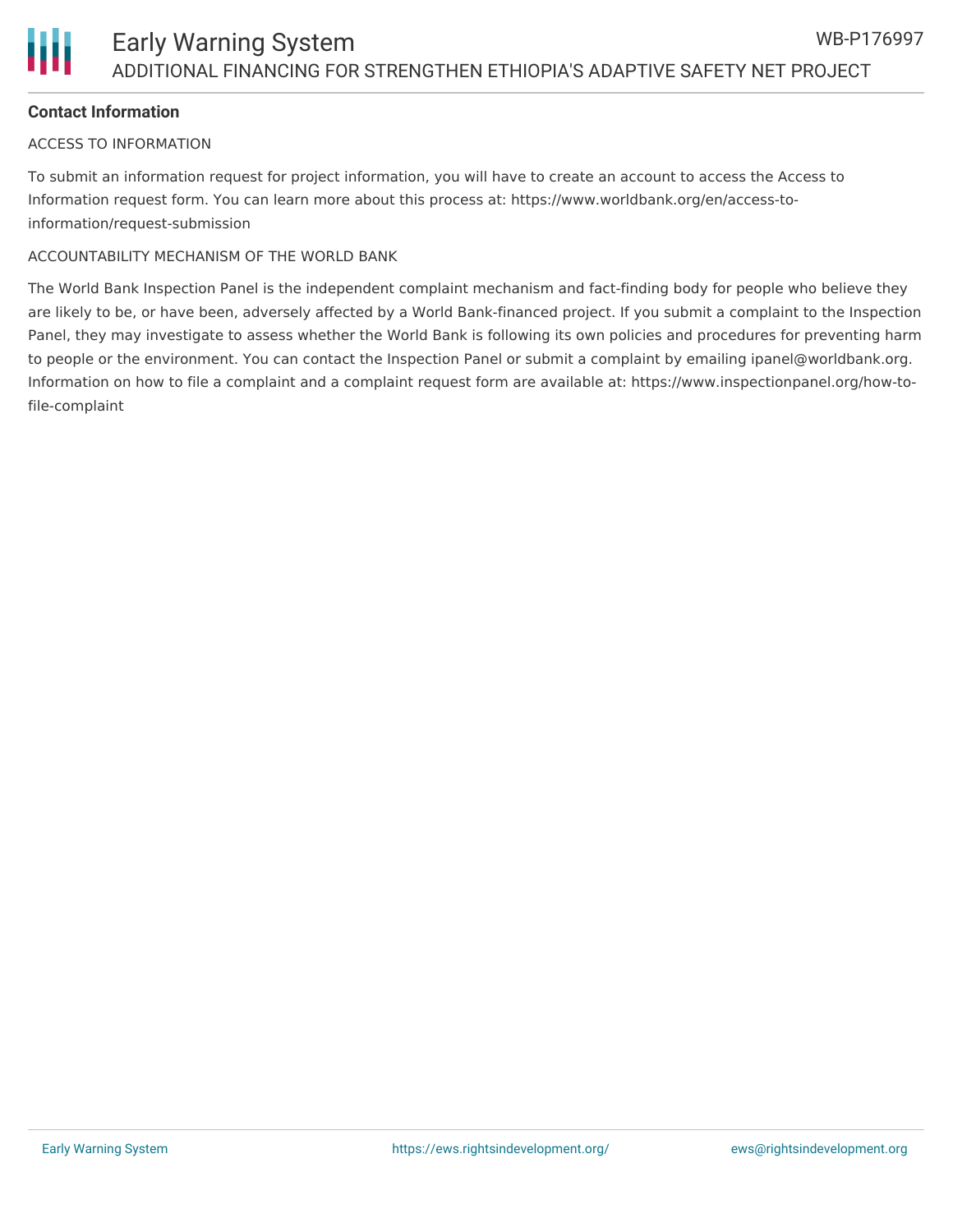

#### **Bank Documents**

- Additional Financing [Environmental](http://documents.worldbank.org/curated/en/888411627298674308/Additional-Financing-Environmental-and-Social-Commitment-Plan-ESCP-ADDITIONAL-FINANCING-FOR-STRENGTHEN-ETHIOPIA-S-ADAPTIVE-SAFETY-NET-PROJE) and Social Commitment Plan (ESCP) ADDITIONAL FINANCING FOR STRE
- Additional Financing [Environmental](http://documents.worldbank.org/curated/en/166671627465519103/Project-Information-Document-ADDITIONAL-FINANCING-FOR-STRENGTHEN-ETHIOPIA-S-ADAPTIVE-SAFETY-NET-PROJECT-P176997) and Social Review Summary (ESRS) ADDITIONAL FINANCING FOR STREN
- Additional Financing [Environmental](http://documents.worldbank.org/curated/en/422371627298709275/Additional-Financing-Environmental-and-Social-Review-Summary-ESRS-ADDITIONAL-FINANCING-FOR-STRENGTHEN-ETHIOPIA-S-ADAPTIVE-SAFETY-NET-PROJEC) and Social Review Summary (ESRS) ADDITIONAL FINANCING FOR STREN
- Additional Financing [Environmental](http://documents.worldbank.org/curated/en/685741624819594351/Additional-Financing-Environmental-and-Social-Review-Summary-ESRS-ADDITIONAL-FINANCING-FOR-STRENGTHEN-ETHIOPIA-S-ADAPTIVE-SAFETY-NET-PROJEC) and Social Review Summary (ESRS) ADDITIONAL FINANCING FOR STREN
- Additional Financing [Environmental](http://documents.worldbank.org/curated/en/566091624396613835/Additional-Financing-Environmental-and-Social-Review-Summary-ESRS-ADDITIONAL-FINANCING-FOR-STRENGTHEN-ETHIOPIA-S-ADAPTIVE-SAFETY-NET-PROJEC) and Social Review Summary (ESRS) ADDITIONAL FINANCING FOR STREN
- Additional Financing Stakeholder Engagement Plan (SEP) ADDITIONAL FINANCING FOR [STRENGTHEN](http://documents.worldbank.org/curated/en/189961627298691274/Additional-Financing-Stakeholder-Engagement-Plan-SEP-ADDITIONAL-FINANCING-FOR-STRENGTHEN-ETHIOPIA-S-ADAPTIVE-SAFETY-NET-PROJECT-P176997) ETHIOPI